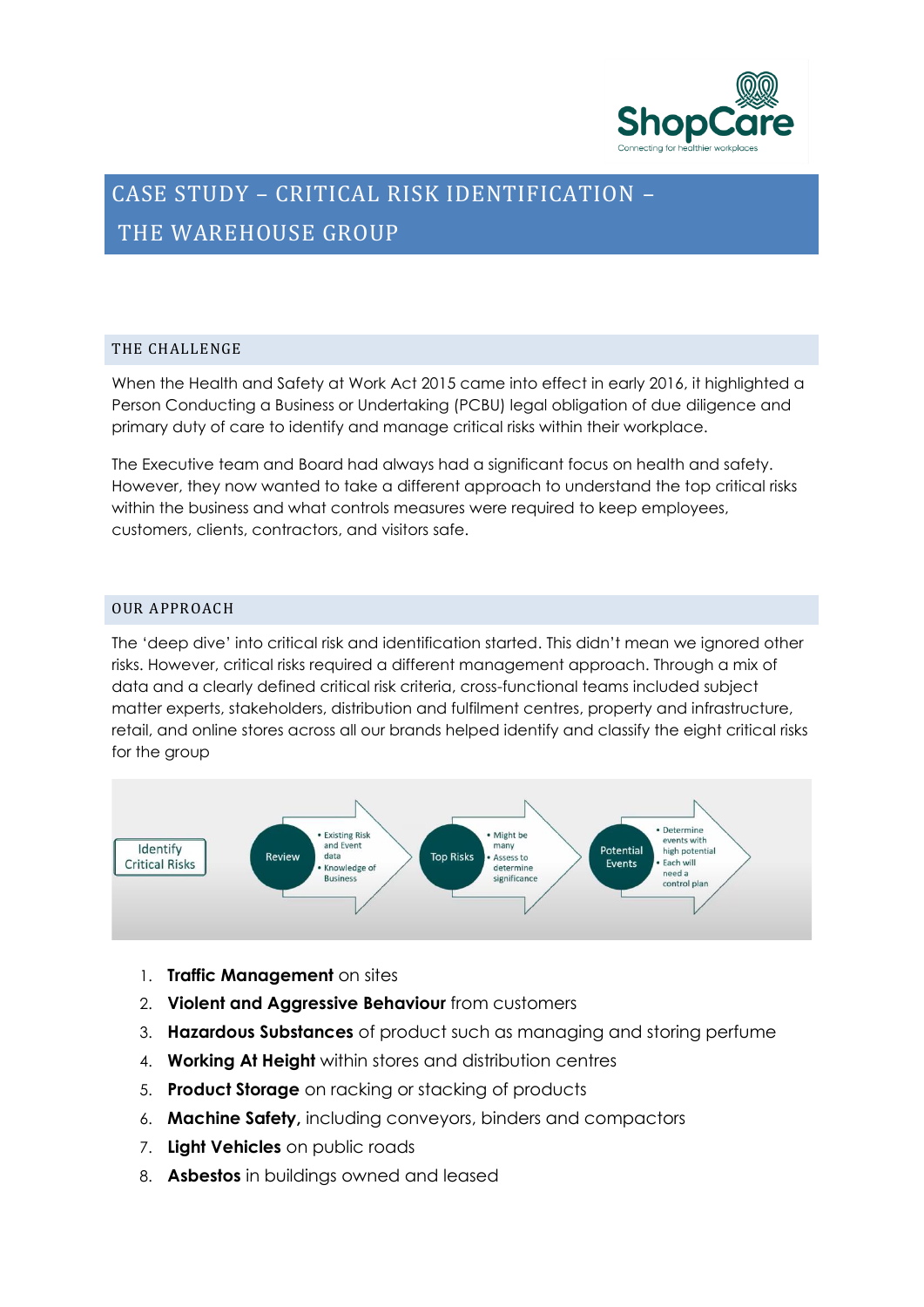

It was an open process to ensure we understood and captured all the potential causes of harm from across the business before prioritising them based on scope.

The Bowtie methodology was adopted as it clearly depicts the relationship between sources of risk, controls, escalation factors, events and consequences and provides a visual summary of all plausible accident scenarios that could exist around a specific hazard. The methodology is also aligned with better practice methodologies to support management decision making and evaluation of risks.

Having a clearly defined critical risk criterion ensured that operational nuances drove what we needed to address. For example, the risk and degree of impairment amongst our employees and understanding if it could be drugs and alcohol or actually fatigue and emotional and physical factors that could cause harm and prevent them from performing their duties safely.

## THE IMPACT

Significant improvements were immediately evident in the following four critical risks.

## 1. TRAFFIC MANAGEMENT

The introduction of traffic management plans across the business, including driver safety and exclusion zones, resulted in a 50% reduction in incidents over a rolling 12 month period.

#### 2. VIOLENT AND AGGRESSIVE BEHAVIOUR

Training and providing radios to stores resulted in a 60% reduction in escalated incidents.

#### 3. WORKING AT HEIGHT

Ensuring our ladders, man ups and wave ladders met AS/NZ standards confirmed equipment was fit for purpose.

## 4. PRODUCT STORAGE

A racking review resulted in less damage to our racking, make it a low-risk activity. Changing to daily forklift inspections ensured our equipment was in optimal working condition.

Improvements were also evident for the following critical risks.

#### • MACHINE SAFETY

Better machine safety awareness regarding compactors has resulted in lower nearmiss incidents.

• LIGHT VEHICLES